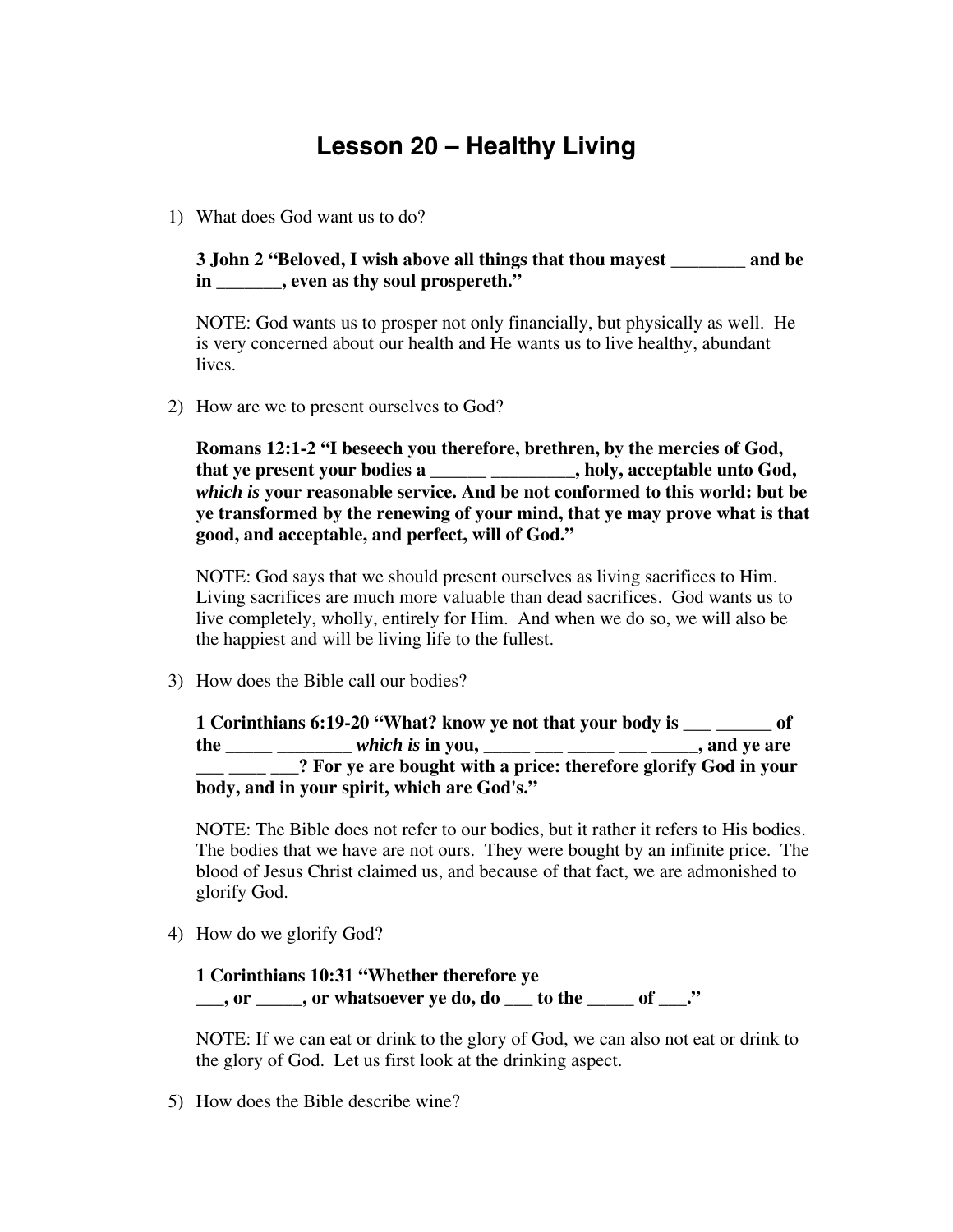**Proverbs 20:1 "Wine** *is* **a \_\_\_\_\_\_\_, strong drink** *is* **\_\_\_\_\_\_\_\_: and whosoever is \_\_\_\_\_\_\_\_\_\_ thereby is not \_\_\_\_\_."** 

NOTE: Here wine is pictured as a mocker and a deceiver. It gives off the illusion that its use can be controlled. In the end it hunts its prey down and deceives them.

6) What does drinking wine bring with its consumption?

**Proverbs 23:29-32 "Who hath \_\_\_? who hath \_\_\_\_\_\_\_? who hath \_\_\_\_\_\_\_\_\_? who hath babbling? who hath \_\_\_\_\_\_\_ \_\_\_\_\_\_\_\_ \_\_\_\_\_\_\_? who hath \_\_\_\_\_\_\_\_ of eyes? They that tarry long at the wine; they that go to seek mixed wine. Look not thou upon the wine when it is red, when it giveth his colour in the cup,** *when* **it moveth itself aright. At the last it biteth like a serpent, and stingeth like an adder."**

**Isaiah 5:11 "\_\_\_ unto them that rise up early in the morning,** *that* **they may follow strong drink; that continue until night,** *till* **wine inflame them!"**

**Proverbs 4:17 "For they eat the bread of wickedness, and drink the \_\_\_\_ of \_\_\_\_\_\_\_\_\_\_\_\_\_."**

NOTE: No matter what Hollywood is telling you, alcoholic beverages do not bring happiness. They bring woe, sorrow and contention.

7) What was the original diet given to humanity?

**Genesis 1:29 "And God said, Behold, I have given you every \_\_\_\_\_ bearing \_\_\_\_\_, which** *is* **upon the face of all the earth, and every tree, in the which** *is* **the fruit of a tree yielding \_\_\_\_\_; to you it shall be for \_\_\_\_\_\_."** 

NOTE: The original diet given to our first parents was a diet that did not contain meat. It was vegetarian. Today science is validating the original diet.

8) Did Noah make a distinction between the animals when He led them to the ark?

**Genesis 7:2 "Of every \_\_\_\_\_ beast thou shalt take to thee by \_\_\_\_\_\_, the male and his female: and of beasts that** *are* **not clean by \_\_\_, the male and his female."**

NOTE: Noah took the clean animals by sevens, and the unclean by twos. The reason he took the clean animals by sevens is obvious. These were the ones that could be eaten. This was actually the first time God gave man permission to eat meat. Up to this point man was a vegetarian. Because of the worldwide devastation due to the flood, man at this time was given permission to eat meat.

9) Where does the Bible explain which flesh foods are safe to eat?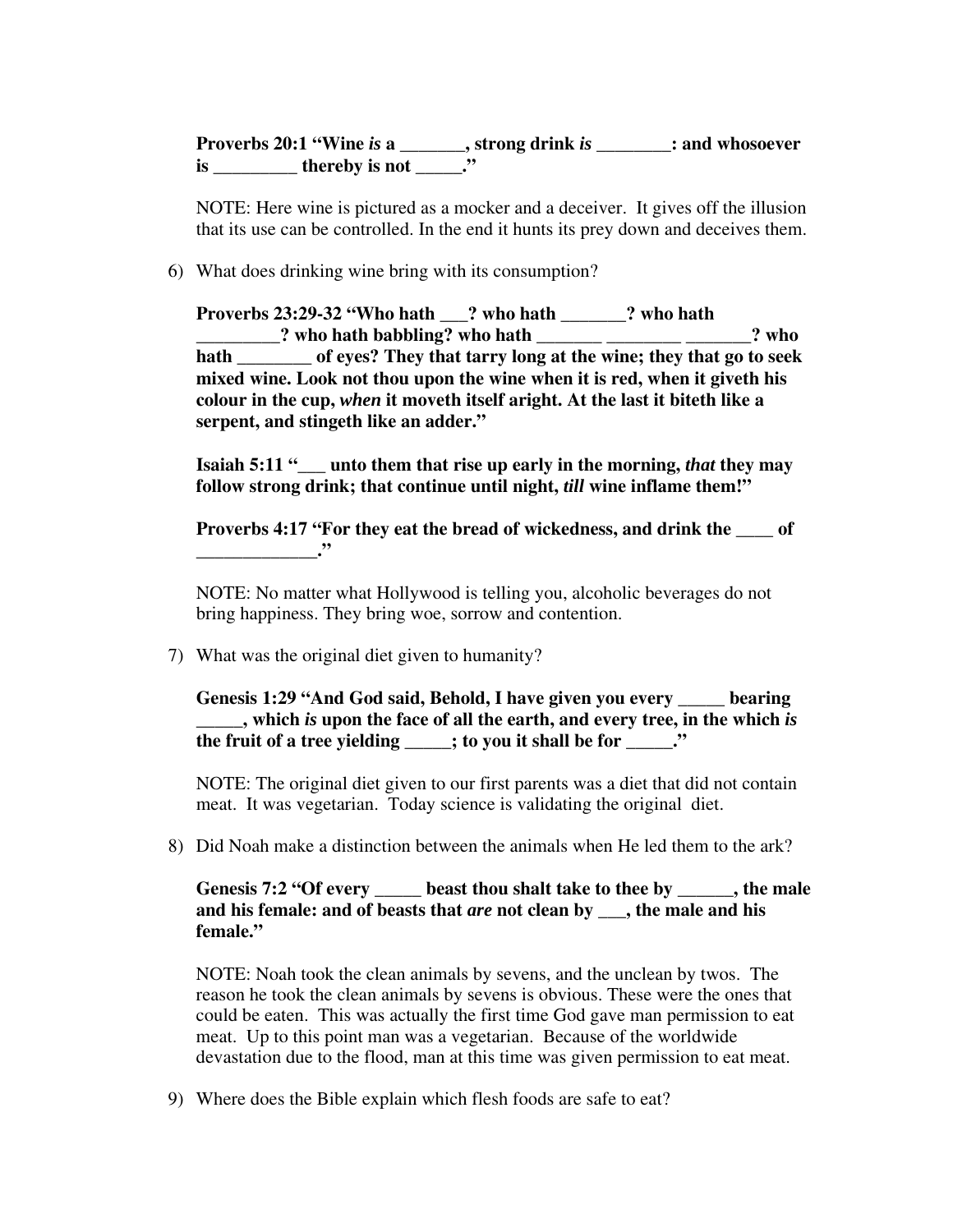**Leviticus 11:1-12 "And the LORD spake unto Moses and to Aaron, saying unto them, Speak unto the children of Israel, saying, These** *are* **the beasts which ye shall eat among all the beasts that** *are* **on the earth. Whatsoever parteth the hoof, and is clovenfooted,** *and* **cheweth the cud, among the beasts, that shall ye eat. Nevertheless these shall ye not eat of them that chew the cud, or of them that divide the hoof:** *as* **the camel, because he cheweth the cud, but divideth not the hoof; he** *is* **unclean unto you. And the coney, because he cheweth the cud, but divideth not the hoof; he** *is* **unclean unto you. And the hare, because he cheweth the cud, but divideth not the hoof; he** *is* **unclean unto you. And the swine, though he divide the hoof, and be clovenfooted, yet he cheweth not the cud; he** *is* **unclean to you. Of their flesh shall ye not eat, and their carcase shall ye not touch; they** *are* **unclean to you. These shall ye eat of all that** *are* **in the waters: whatsoever hath fins and scales in the waters, in the seas, and in the rivers, them shall ye eat. And all that have not fins and scales in the seas, and in the rivers, of all that move in the waters, and of any living thing which** *is* **in the waters, they** *shall be* **an abomination unto you: They shall be even an abomination unto you; ye shall not eat of their flesh, but ye shall have their carcases in abomination. Whatsoever hath no fins nor scales in the waters, that** *shall be* **an abomination unto you."**

NOTE: The land animals that have split hooves and chew their cud are clean. They are safe to eat, if you desire to eat meat. However, those that have split hooves and do not chew cud, these animals are unclean. The pig is a prime example. Pigs are scavengers and eat anything. God wants us to be in good health and so he admonishes us to stay away from animal flesh that would cause disease in man. In the water it is even simpler. The animals that have fins and scales are safe to eat. If they do not have both, they are unclean.

10) Are New Testament Christians free from these laws?

**Acts 10:9-16 "On the morrow, as they went on their journey, and drew nigh unto the city, Peter went up upon the housetop to pray about the sixth hour: And he became very hungry, and would have eaten: but while they made ready, he fell into a trance, And saw heaven opened, and a certain vessel descending unto him, as it had been a great sheet knit at the four corners, and let down to the earth: Wherein were all manner of fourfooted beasts of the earth, and wild beasts, and creeping things, and fowls of the air. And there came a voice to him, Rise, Peter; kill, and eat. But Peter said, Not so,** Lord; for I have never eaten any thing that is \_\_\_\_\_\_\_\_\_\_ or \_\_\_\_\_\_\_\_\_. And **the voice** *spake* **unto him again the second time, What God hath cleansed,** *that* **call not thou common. This was done thrice: and the vessel was received up again into heaven."**

NOTE: At first glance this seems to indicate that we can now eat anything that we want. But let's dig a little deeper to be sure that this is what God is saying.